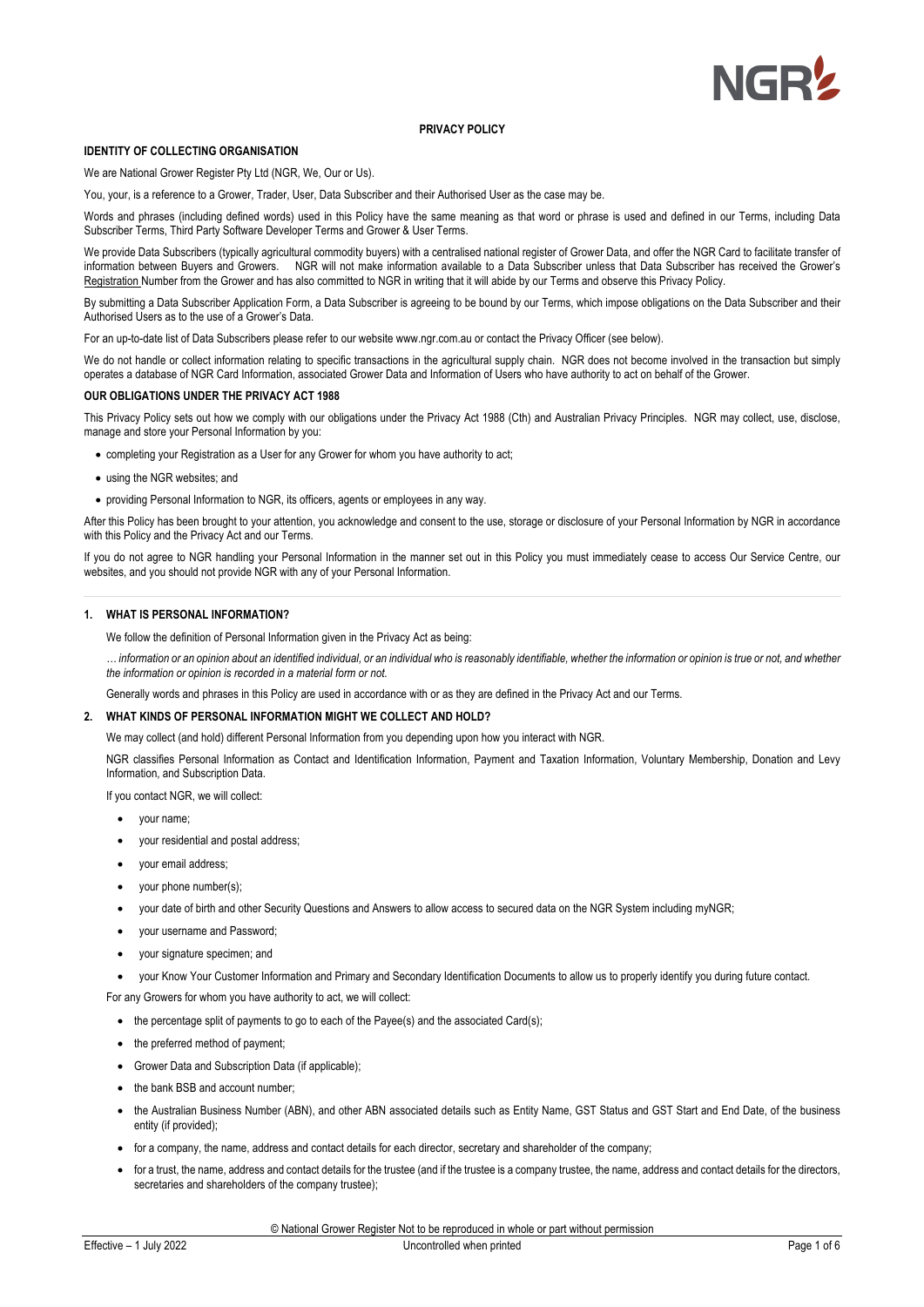

- Recipient Created Tax Invoice consent (if applicable);
- Voluntary Membership Donations and Levy Deductions and/or End Point Royalties;
- location of the producing properties using the NGR Card;
- the SA Hundreds where the location is South Australia; and
- Third Party Identifiers (if provided).

For any Data Subscribers and their Authorised Users, we may collect:

- name, address and contact details of the individual or business entity that is a Data Subscriber as per the Data Subscriber Application Form;
- ABN of the business entity (if provided); and
- name, address and contact details of the Authorised Users of a Data Subscriber, (including Know Your Customer Information and Primary and Secondary Identification Documents) to allow us to properly identify you during future contact.

If you access our websites and or the myNGR application, we may collect the following information about how you have used our site, including but not limited to:

- the username and Password when you register with myNGR;
- browser information:
- Internet Protocol 'IP' address:
- documents downloaded, access date and time and length of session;
- installed software; and
- hardware type

## **3. HOW DO WE COLLECT YOUR PERSONAL INFORMATION?**

We collect Personal Information:

- directly from you when you contact NGR;
- when we contact you;
- when you complete your Registration as a User and create a Grower Account;
- when you complete a Data Subscriber Application Form.

You must provide to us your Primary Identification Documents and Secondary Identification Documents upon request. We may access and use a Document Verification Service which may involve the use of third party systems and services to properly identify you. The information will be subject to an Information Match Request in relation to the relevant Official Record Holder Information. The Information Match Request, the Information Match Result and other Information Match Data will be collected and used to identify you.

When you telephone us or we telephone you, we may monitor and or record calls for the purpose of:

- confirming your consent to collect, store, use and disclose Personal Information;
- staff training;
- verifying statements made during the phone call;
- assisting us in the operation of the NGR System; and
- addressing any of your concerns.

If we receive unsolicited information, we will make a determination within a reasonable period of time as to whether the information could have been collected through normal means, including direct from you. In order to make that determination however, we may use or disclose your Personal Information to others including using your Personal Information to contact you.

If we determine that the information could not have been collected through normal means, including having being solicited direct from you, we will securely destroy the information or de-identify it as soon as is practicable, and if it is lawful and reasonable to do so.

This includes destroying or de-identifying information that is not strictly necessary for our business activities.

## **4. HOW DO WE HOLD AND SECURE YOUR PERSONAL INFORMATION?**

We store your Personal Information in a number of ways including:

- digitally on site;
- with third party storage providers;
- in hard copy or paper format; and
- in telephone recordings.

We secure your Personal Information in a number of ways, including:

- all hard copy material is secured on NGR premises and at archive sites by locks and security systems;
- all digital material is secured using up-to-date computer and network security systems with appropriate firewalls, encryption technology, virus software, and access usernames and Passwords;
- any digital transfer of Personal Information is secured using a range of secure methods including but not limited to encryption;
- the use of secure Passwords, usernames and Security Questions and Answers;

| Effective $-1$<br>1 July 2022 | Uncontrolled when printed                                                           | Page 2 of 6 |
|-------------------------------|-------------------------------------------------------------------------------------|-------------|
|                               | © National Grower Register Not to be reproduced in whole or part without permission |             |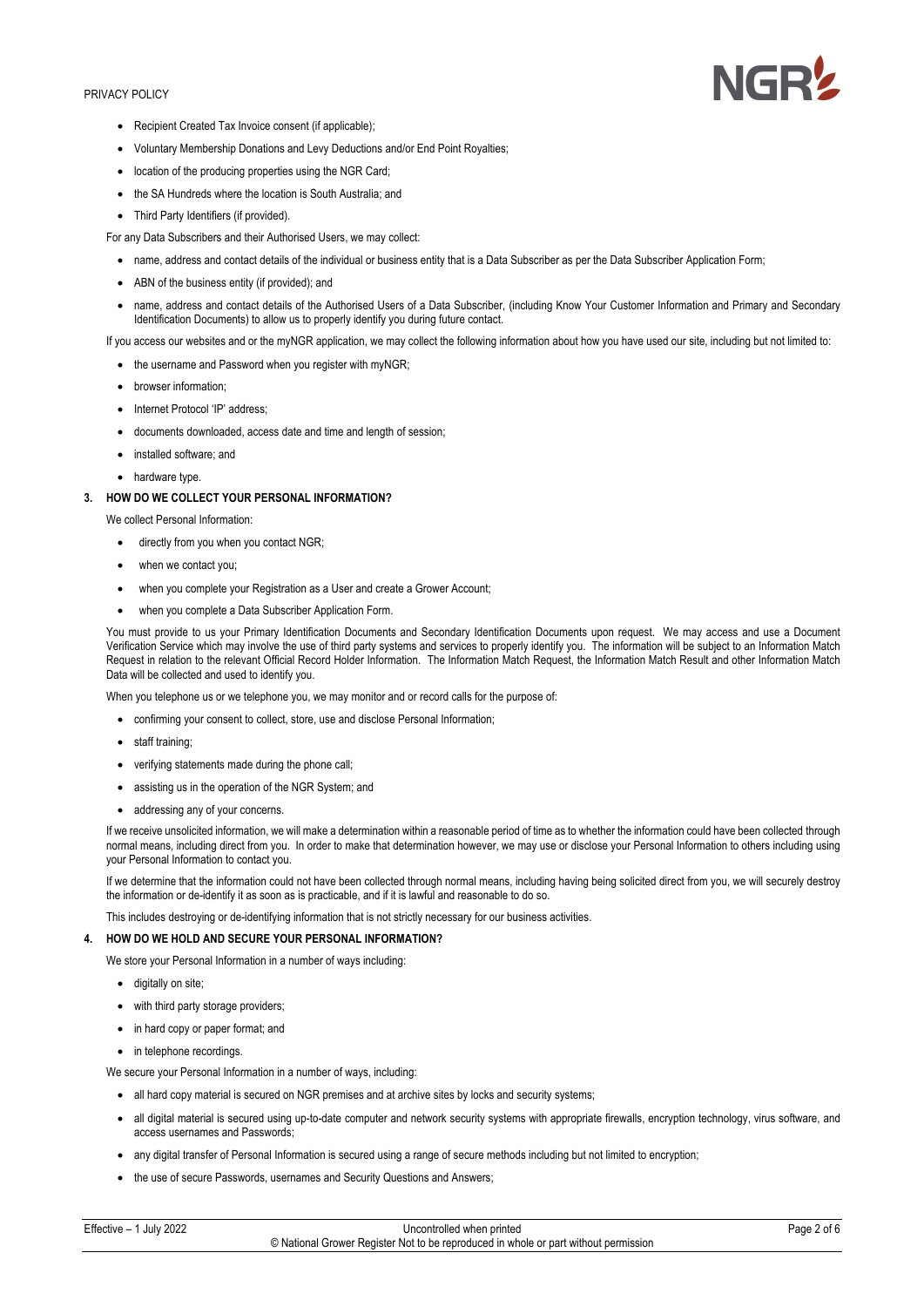

- limiting access to your Personal Information only by you and by those to whom you have authorised access; and
- ensuring all NGR employees and third parties are bound by confidentiality obligations.

NGR uses, or may in the future use, hosting and data storage providers located in Australia. Where appropriate, NGR has agreements with its hosting and data storage providers to keep all Personal Information they store secure, using reasonable and appropriate security measures.

Whilst our website and myNGR rely on the highest levels of technology to ensure maximum security, no data transmission over the internet can be guaranteed to be totally secure.

To assist us in protecting your Personal Information, we expect you to:

- keep confidential your Password and username,
- destroy any communication we send to you containing your Passwords, usernames and Security Questions and Answers;
- ensure that you log out properly when you leave your computer and electronic devices such as mobile phones or tablets; and
- take all reasonable steps to ensure security of your Personal Information.

## **5. WHY DO WE COLLECT, HOLD, USE AND DISCLOSE PERSONAL INFORMATION?**

We will only ask for Personal Information relevant to our business relationship with you and for the operation of the Register.

If you do not provide some of your Personal Information, we may not be able to provide you with the services that we are fully capable of providing to you.

We will seek Personal Information from you:

- to operate the Register, myNGR and my eDOCS;
- to register you as a User;
- to create a Grower Account;
- to record any Growers for whom you have authority to act, and the NGR Cards attached to that Grower Account;
- to record those details on the Register or to allow you to record those details on myNGR;
- to provide your Grower Data, Subscription Data and Personal Information to a Buyer and End User, Data Subscriber and their Authorised Users;
- to allow a Data Subscriber to provide NGR Card information and other Grower Data of a Data Subscriber's Grower to another Data Subscriber, with your approval, and in accordance with the Grower and User Terms.
- to assist you with your enquiries or concerns relating to the Register;
- to verify your identity and undertake Grower, User or Data Subscriber due diligence;
- for research, training, product development, risk assessment, risk modelling and marketing requirements; and
- for any other purpose required or authorised by law.
- Our use of Personal Information may extend beyond these uses, but will be restricted to purposes that we consider to be related to our functions and activities.

#### **6. DO YOU USE MY INFORMATION FOR DIRECT MARKETING?**

We may use your Personal Information to communicate directly with you, and to send you information about products and services offered by us or those provided by Data Subscribers that may be of interest to you.

From time to time NGR may appoint an agent and provide NGR's mailing list to that agent to contact Users with information that could add value to the User's business.

NGR will divulge and make use of the Contact and Identification information for purposes referred to the goods or services NGR and the Data Subscribers provide, for example marketing purposes, administration purposes or as required by law.

We may utilise platforms and applications to communicate with you including sending you transactional email.

We will provide the mailing list directly to our authorised agent (mailing house) to ensure the security of our Users' Personal Information.

You will always be given the opportunity to opt out of the use of the information for any purposes, including direct marketing.

If you receive direct marketing material from NGR, and do not wish to continue receiving it, please notify us and we will cease direct marketing to you. Where your Personal Information is used or disclosed for direct marketing by us or for the purpose of facilitating direct marketing by a Data Subscriber, you may request the following:

- not to receive direct marketing communications;
- for your information not to be used or disclosed to facilitate direct marketing;
- the source of the information.

If you request that your Personal Information not be used for direct marketing, we will cease direct marketing to you.

You will not be charged for this request and our request will be completed within thirty (30) days of the date of receipt of your request unless it is impracticable or unreasonable for us to do so.

# **7. WHAT DO WE DO WITH YOUR PERSONAL INFORMATION?**

If we collect Personal Information from you, we may:

- Use that Personal Information for any reason or purpose as per Sections 5, 6 and 7 of this Policy;
- Store that information in accordance with this Policy;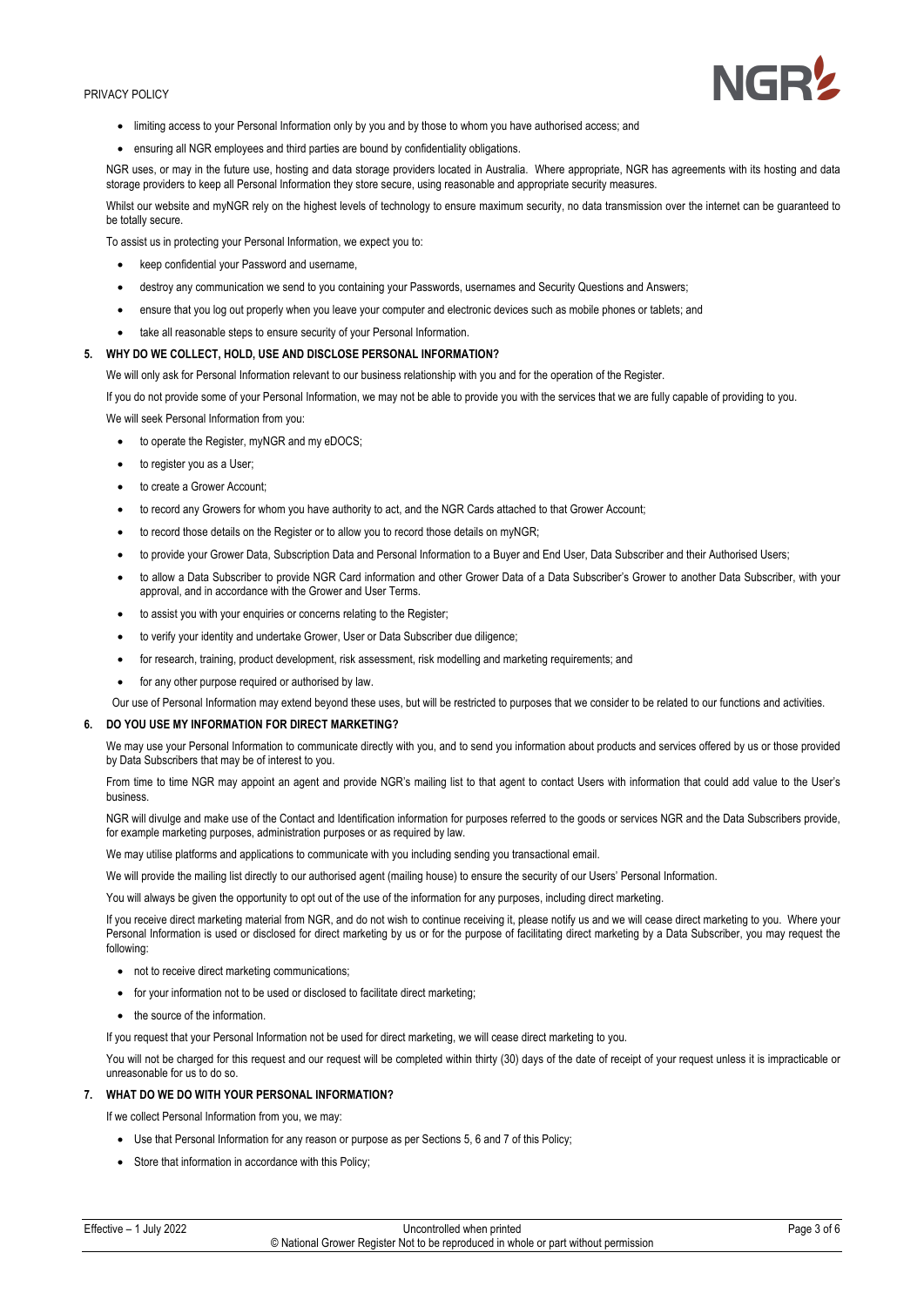

• Provide that Personal Information to a Document Verification Service to properly identify you.

#### **Contact and Identification Information**

NGR may provide your Contact and Identification information in accordance with the Grower and User Terms, Data Subscriber Terms, and this Policy, in connection with a transaction with that Data Subscriber. The Data Subscriber may use this information for the following purposes:

- facilitating commercial transactions (for example invoicing) between a Grower for whom you have authority to act, their associated NGR Cards and the Data Subscriber;
- allowing a Data Subscriber to provide the information on the face of the NGR Card and the contact number for the User of a Grower, for the purposes of allowing another Data Subscriber to List on the Grower Registration Number and view the Grower's Subscription Data with your Approval;
- communicating issues of importance to you and any Grower for whom you have authority to act;
- preparing statistical information and research;
- monitoring commercial activity for shareholding purposes; and
- any other purpose authorised by you.

You will always be given the opportunity to 'opt-out' of the use of the information for any purpose not otherwise related to the provision by the Data Subscriber of goods or services, by contacting the Data Subscriber directly.

## **Payment and Taxation Information**

NGR recognises the sensitive nature of Payment and Taxation Information and undertakes that it will not use or divulge to any third party Payment and Taxation Information other than with your consent pursuant to the Grower and User Terms and Data Subscriber Terms, this Policy or as required by law. NGR may contact the supplier of this Payment and Taxation Information (the User) when necessary on issues relating to the accuracy and currency of myNGR or the Register.

You acknowledge that Grower Data may be provided to a Data Subscriber and its Authorised Users during the financial year or Subscription Period (as the case may be) in which the Data Subscriber has listed on the relevant Grower Registration Number of a Grower for a variety of reasons, including:

- membership
- sale;
- transfer: and
- identification purposes.

Payment and Taxation Information may only be used by the Data Subscriber, and its Authorised Users to:

- make payment for the purchase of Agricultural Product:
- provide mandatory returns to the Australian Tax Office or other government bodies as required by law; and
- any other purpose approved by you.

NGR and the Data Subscribers will not use this Payment Information for any purpose which is not related to the goods or services NGR and the Data Subscriber provides to you or for any other purpose for which you would not reasonably expect NGR or the Data Subscriber to use the information. NGR does not rent, sell or release Payment and Taxation Information to third parties (except as stated in Sections 6, 7 and 8 of this Policy).

#### **Voluntary Membership, Donation and Levy Information**

Should the recipient of a Voluntary Membership, Donation or Levy preference collected and held on the Register be a Data Subscriber of NGR, NGR may provide them with a NGR Card Number for the purposes of listing onto the NGR secure Data Subscriber interface. The Data Subscriber may use this information to:

- maintain a membership or subscribers register; and
- communicate issues of importance to you.

## **Subscription Data**

This relates to the information collected when you use our Services to complete an electronic form using our electronic document management system known as my eDOCS, powered by myNGR and which forms part of the Register. This also includes the specific information relating to a Combined Harvest Declaration completed using our Services

We will supply this information to the relevant participating Data Subscriber and its Authorised Users, where a variety for which the Data Subscriber is managing the royalty collection, is supplied during the Combined Harvest Declaration process. The Data Subscriber and its Authorised Users may use this information for End Point Royalty reconciliation and invoicing if required.

In the case of a Commodity Vendor Declaration, where you have indicated a registered Data Subscriber as the Buyer, we will supply the provided Subscription Data to the Data Subscriber and its Authorised Users where they maintain a Listing against or are subscribed to the relevant Grower Registration Number.

In the case of a Sustainability Self Declaration, we will supply the provided Subscription Data to any of the registered Data Subscribers and their Authorised Users where they maintain a Listing against or are subscribed to the relevant Grower Registration Number.

#### **8. DO WE DISCLOSE YOUR PERSONAL INFORMATION TO THIRD PARTIES?**

We may disclose your Personal Information to third parties as part of the operation of the Register and in accordance with the Grower and User Terms, the Data Subscriber Terms and this Privacy Policy.

A Data Subscriber may provide the information on the face of the NGR Card to another Data Subscriber subscribed to, or Listed against the relevant Grower Registration Number, with your Authority.

You consent to us using your Personal Information to operate the Register.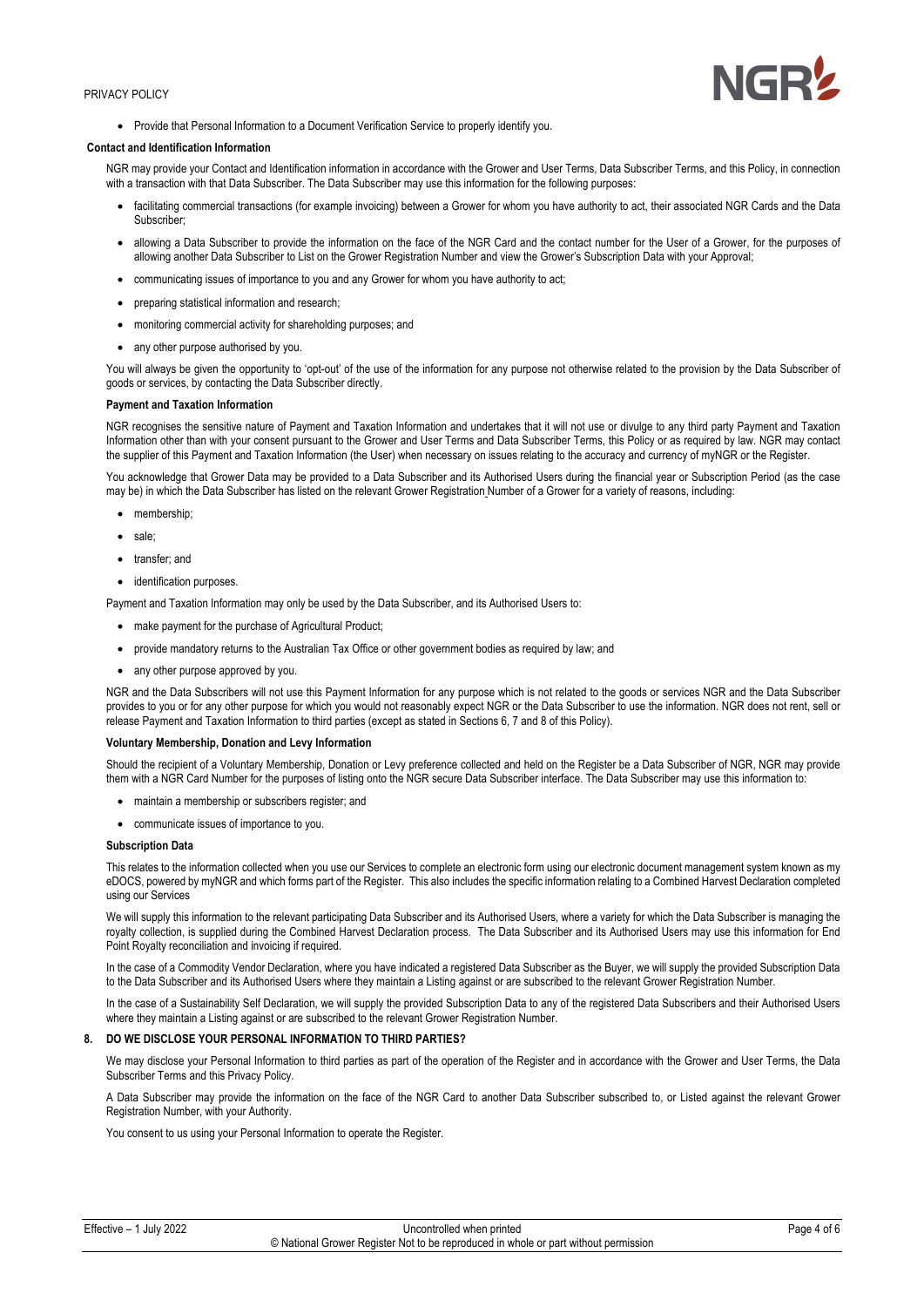

Where your Personal Information is disclosed to third parties, we will require agreement from that third party that the information is held, used or disclosed by that third party consistently with the Australian Privacy Principles and the Privacy Act 1988 (Cth).

Types of third parties include:

- a Document Verification Service Manager or third party engaged by us to provide a Document Verification Service;
- a Data Subscriber subscribed to or Listed against a Grower Registration Number, including a Buyer nominated by you or an End User approved by you;
- parties involved in providing, managing or administering our Services to you including Mail Houses and bulk mail services;
- parties maintaining, reviewing and developing our business systems, procedures and infrastructure including testing or upgrading our computer systems;
- advisors or agents which may include our legal, tax audit and accountancy advisors; and
- Third Party Software Developers.

We may also disclose your Personal Information including username, Password and Security Questions and Answers to third parties if compelled by law, where it is necessary in proceedings before a Court or Tribunal or when it can be reasonably inferred from the circumstances that you consent to your Personal Information being disclosed to a third party.

NGR may exchange a Data Subscriber's information (including personal and commercial credit information) with credit agencies to enable NGR to conduct a financial/credit check on the Data Subscriber. NGR uses this information to confirm the Data Subscriber's identity, and to assess the financial viability of the Data Subscriber.

NGR may also exchange this information to collect overdue payments and help the Data Subscriber avoid defaulting on obligations under the Data Subscriber's Terms or this Privacy Policy.

## **9. DO WE SEND YOUR INFORMATION OVERSEAS?**

We do not send your Personal Information outside Australia.

#### **10. CAN YOU ACCESS YOUR PERSONAL INFORMATION OR REQUEST THAT IT BE CORRECTED?**

It is your obligation to maintain the quality of your Personal Information by taking reasonable steps to ensure that the information collected, used and disclosed is accurate, complete and up-to-date.

You may request access to your Personal Information at any time by telephoning our Service Centre on 1800 556 630 or online at www.ngr.com.au using your own username and Password.

We may require you to establish your identity prior to providing you with access to your information.

In most cases, we will provide you with access to your information. However, there are some circumstances where we may not give you particular Personal Information, for example, including where provision of information is dependent upon the consent of other persons, if we are unable to verify your identity to our reasonable satisfaction, or where it would otherwise be unlawful to do so or for any other reason notified to you.

If we don't give you your Personal Information, we will tell you the reasons why.

If access is not provided, or is not provided to you in the manner requested, we will take reasonable steps to give access in a way that meets the needs of both you and NGR. This may include the use of a mutually agreed intermediary for provision of access.

If access is not provided, we will provide you written notice that includes:

- the reason for the refusal;
- how you may object to that refusal.

You may also correct and update your information at any time by calling us on 1800 556 630 or on our website or www.ngr.com.au using your own username and Password.

If information is corrected that has previously been disclosed to an external party, we will, on your request, take reasonable steps to notify that external party of the change in information, unless it is impracticable or unlawful to do so.

We may refuse your request to correct information. If we refuse your request to correct information, we will provide to you with notice stating:

- the reason for the refusal, except if it would be unreasonable for us to do so;
- how you may object to that refusal.

If your request to correct information is refused, and you subsequently request us to associate a statement to that information that the information held is inaccurate, out of date, incomplete, irrelevant or misleading, we will take reasonable steps to associate that statement in such a way that the statement appears to users of that information. Alternatively, we may remove your information from the Register in our discretion.

We will respond to your requests and provide a written statement outlining the reason for the refusal and how you may object to that refusal, within thirty (30) days of receiving your written request for access to or correction of your information, or associating any statements with information we hold about you.

We also conduct an annual data quality verification process with all Users, to confirm the information held is accurate, up to date and complete. We may use your Personal Information to contact you to conduct that annual verification process.

## **11. DO WE EVER MAKE CHANGES TO OUR PRIVACY POLICY?**

From time to time we may need to review our Privacy Policy and make changes to it.

We reserve the right to change our Privacy Policy at any time and to notify you by posting an updated version on our website at www.ngr.com.au.

## **12. WHAT HAPPENS IF YOU WANT TO DEAL WITH NGR ANONYMOUSLY OR USING A PSEUDONYM?**

It is impractical for us to deal with Growers, Users or Data Subscribers who have not identified themselves or have used a pseudonym.